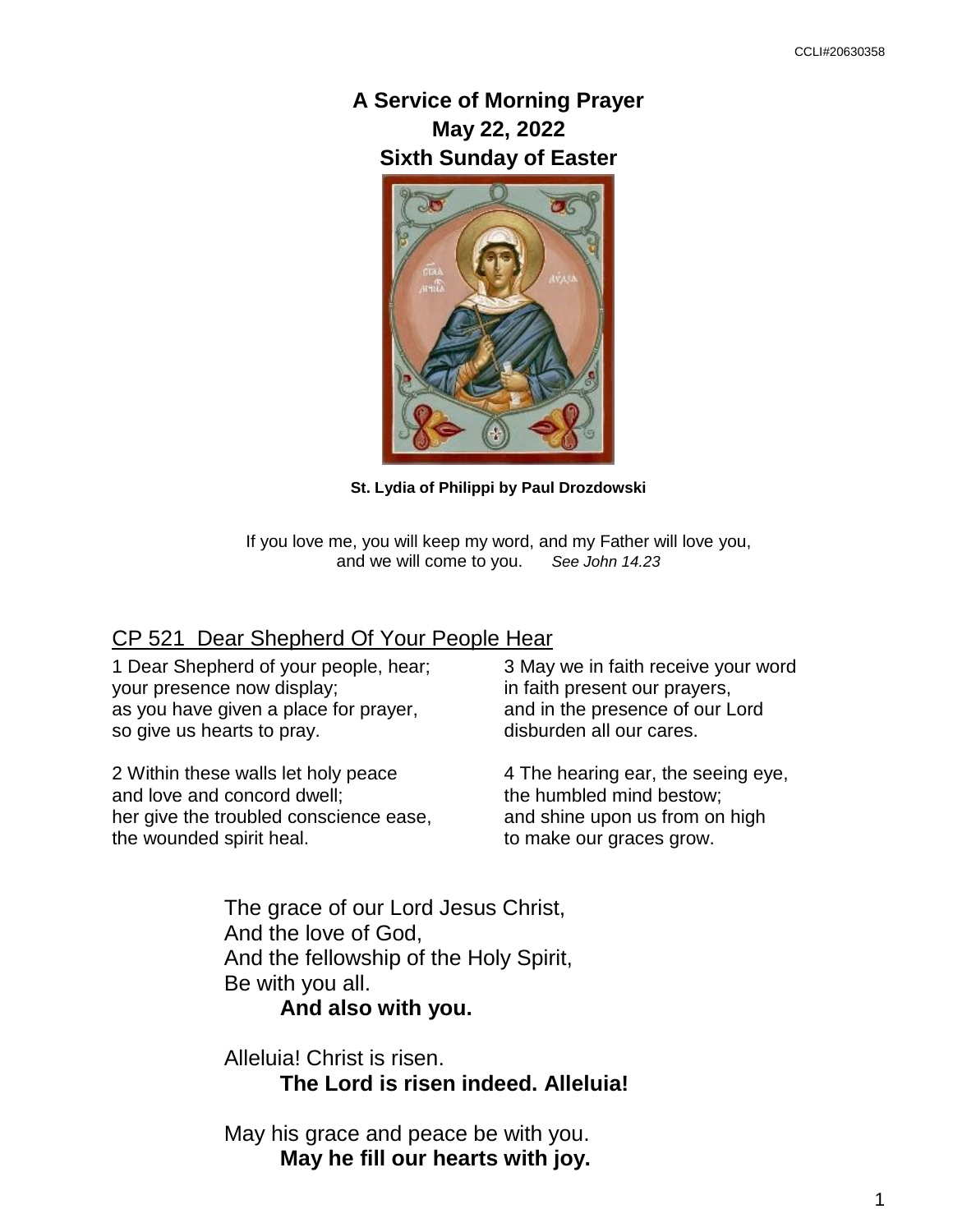Almighty God, **To you all hearts are open, All desires known, And from you no secrets are hidden. Cleanse the thoughts of our hearts By the inspiration of your Holy Spirit, That we may perfectly love you, And worthily magnify your holy name; Through Christ our Lord. Amen.**

Psalm 67 *Refrain:* Let all the peoples praise you, O God.

67:1 May God be gracious to us and bless us and make his face to shine upon us, Selah

67:2 that your way may be known upon earth, your saving power among all nations.

67:3 Let the peoples praise you, O God; let all the peoples praise you.

67:4 Let the nations be glad and sing for joy, for you judge the peoples with equity and guide the nations upon earth. Selah

67:5 Let the peoples praise you, O God; let all the peoples praise you.

67:6 The earth has yielded its increase; God, our God, has blessed us.

67:7 May God continue to bless us; let all the ends of the earth revere him.

## A Reading from Acts 16:9-15

16:9 During the night Paul had a vision: there stood a man of Macedonia pleading with him and saying, "Come over to Macedonia and help us."

16:10 When he had seen the vision, we immediately tried to cross over to Macedonia, being convinced that God had called us to proclaim the good news to them.

16:11 We set sail from Troas and took a straight course to Samothrace, the following day to Neapolis,

16:12 and from there to Philippi, which is a leading city of the district of Macedonia and a Roman colony. We remained in this city for some days.

16:13 On the sabbath day we went outside the gate by the river, where we supposed there was a place of prayer; and we sat down and spoke to the women who had gathered there.

16:14 A certain woman named Lydia, a worshiper of God, was listening to us; she was from the city of Thyatira and a dealer in purple cloth. The Lord opened her heart to listen eagerly to what was said by Paul.

16:15 When she and her household were baptized, she urged us, saying, "If you have judged me to be faithful to the Lord, come and stay at my home." And she prevailed upon us.

The Word of the Lord.

**Thanks be to God.**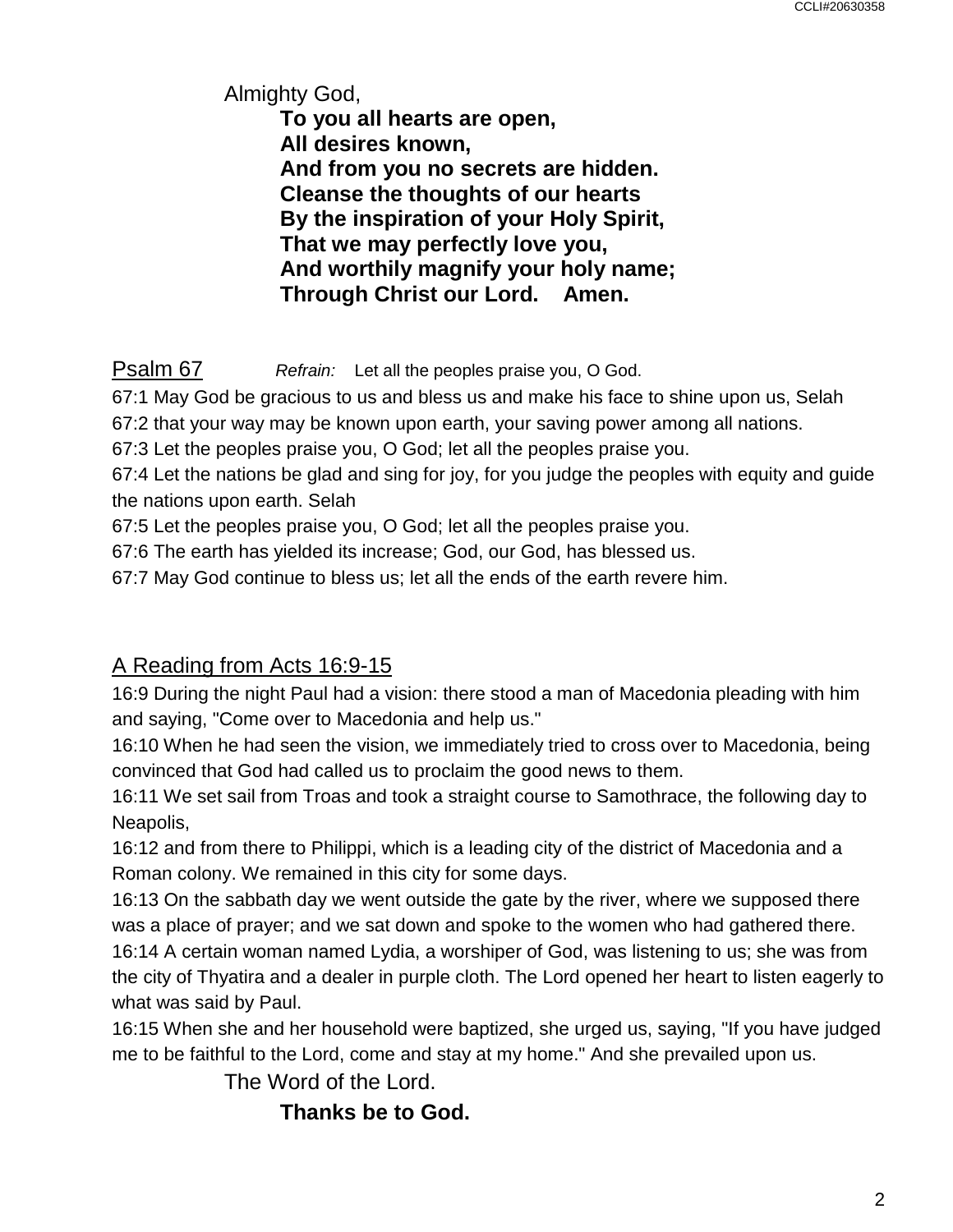# CP 631 The Kingdom Of God Is Justice And Joy

| 1 The kingdom of God is justice and joy,                                                                                                             | 3 The kingdom of God is challenge and                                                                                                                                                               |
|------------------------------------------------------------------------------------------------------------------------------------------------------|-----------------------------------------------------------------------------------------------------------------------------------------------------------------------------------------------------|
| for Jesus restores what sin would destroy,                                                                                                           | choice:                                                                                                                                                                                             |
| God's power and glory in Jesus we know,                                                                                                              | believe the good news, repent and rejoice!                                                                                                                                                          |
| and here and hereafter the kingdom shall                                                                                                             | His love for us sinners brought Christ to his                                                                                                                                                       |
| grow.                                                                                                                                                | cross,                                                                                                                                                                                              |
| 2 The kingdom of God is mercy and grace;                                                                                                             | our crisis of judgement for gain and for loss.                                                                                                                                                      |
| the captives are freed, and sinners find place,<br>The outcasts are welcomed God's banquet to<br>share,<br>and hope is awakened in place of despair. | 4 God's kingdom is come, the gift and the<br>goal,<br>in Jesus begun, in heaven made whole,<br>The heirs of the kingdom shall answer his<br>call,<br>and all things cry "Glory!" to God All in All. |

# A Reading from Revelation 21:10, 22-22:5

21:10 And in the spirit he carried me away to a great, high mountain and showed me the holy city Jerusalem coming down out of heaven from God.

21:22 I saw no temple in the city, for its temple is the Lord God the Almighty and the Lamb.

21:23 And the city has no need of sun or moon to shine on it, for the glory of God is its light, and its lamp is the Lamb.

21:24 The nations will walk by its light, and the kings of the earth will bring their glory into it.

21:25 Its gates will never be shut by day--and there will be no night there.

21:26 People will bring into it the glory and the honor of the nations.

21:27 But nothing unclean will enter it, nor anyone who practices abomination or falsehood, but only those who are written in the Lamb's book of life.

22:1 Then the angel showed me the river of the water of life, bright as crystal, flowing from the throne of God and of the Lamb

22:2 through the middle of the street of the city. On either side of the river is the tree of life with its twelve kinds of fruit, producing its fruit each month; and the leaves of the tree are for the healing of the nations.

22:3 Nothing accursed will be found there any more. But the throne of God and of the Lamb will be in it, and his servants will worship him;

22:4 they will see his face, and his name will be on their foreheads.

22:5 And there will be no more night; they need no light of lamp or sun, for the Lord God will be their light, and they will reign forever and ever.

The Word of the Lord.

**Thanks be to God.**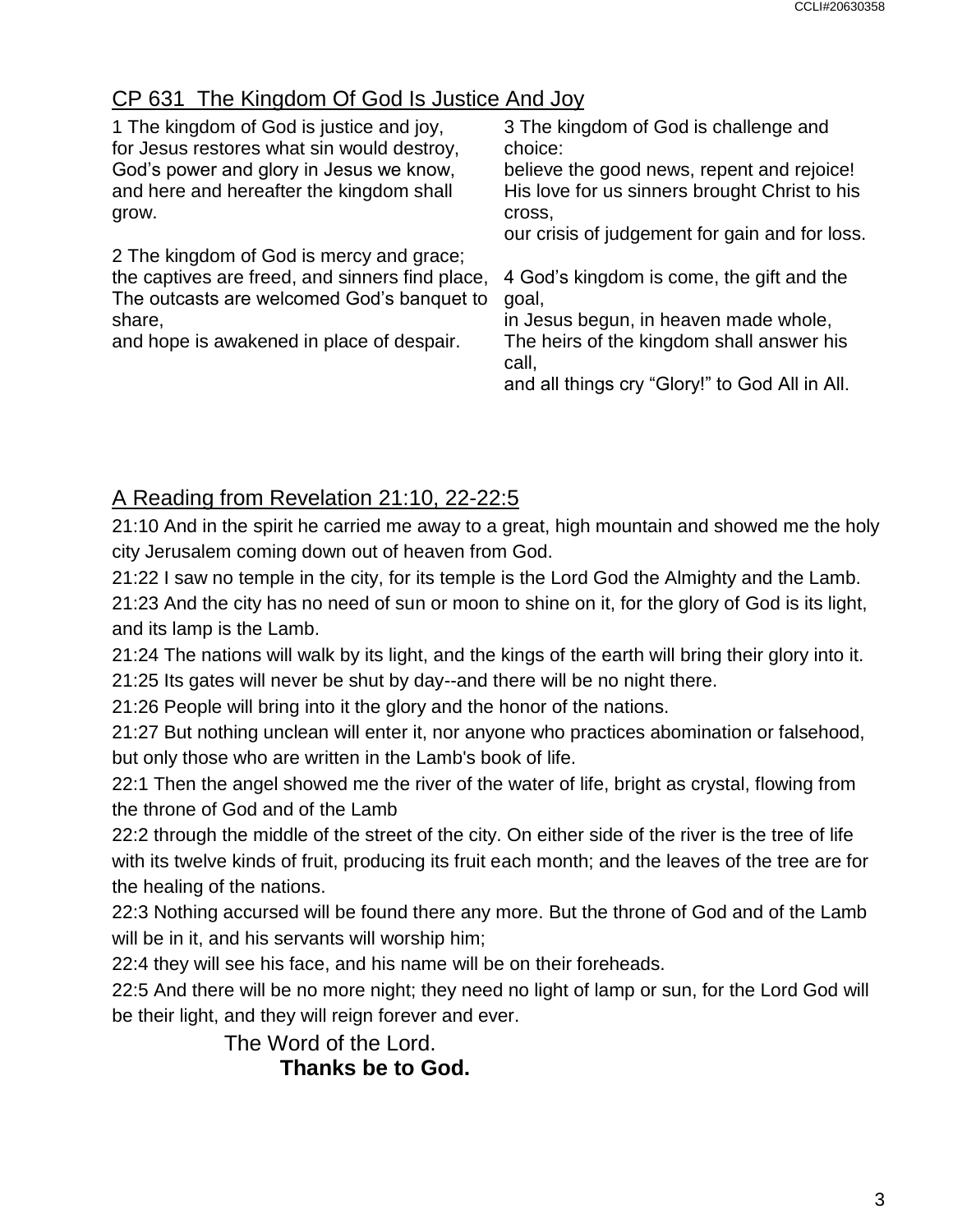# CP 649 Breathe On Me Breath Of God

1 Breathe on me, breath of God; fill me with life anew, that I may love what thou dost love, and do what thou wouldst do.

2 Breathe on me, breath of God, until my heart is pure, until my will is one with thine to do and to endure.

3. Breathe on me, breath of God, till I am wholly thine, until this earthly part of me glows with thy fire divine.

4 Breathe on me, breath of God: so shall I never die, but live with thee the perfect life of thine eternity.

The Gospel

### The Lord be with you. **And also with you.** The Holy Gospel of our Lord Jesus Christ according to John **Glory to you, Lord Jesus Christ.**

## John 5:1-9

5:1 After this there was a festival of the Jews, and Jesus went up to Jerusalem.

5:2 Now in Jerusalem by the Sheep Gate there is a pool, called in Hebrew Beth-zatha, which has five porticoes.

5:3 In these lay many invalids--blind, lame, and paralyzed.

5:5 One man was there who had been ill for thirty-eight years.

5:6 When Jesus saw him lying there and knew that he had been there a long time, he said to him, "Do you want to be made well?"

5:7 The sick man answered him, "Sir, I have no one to put me into the pool when the water is stirred up; and while I am making my way, someone else steps down ahead of me."

5:8 Jesus said to him, "Stand up, take your mat and walk."

5:9 At once the man was made well, and he took up his mat and began to walk. Now that day was a sabbath.

The Gospel of Christ

**Praise to you, Lord Jesus Christ.**

Sermon by the Rev. Heather Liddell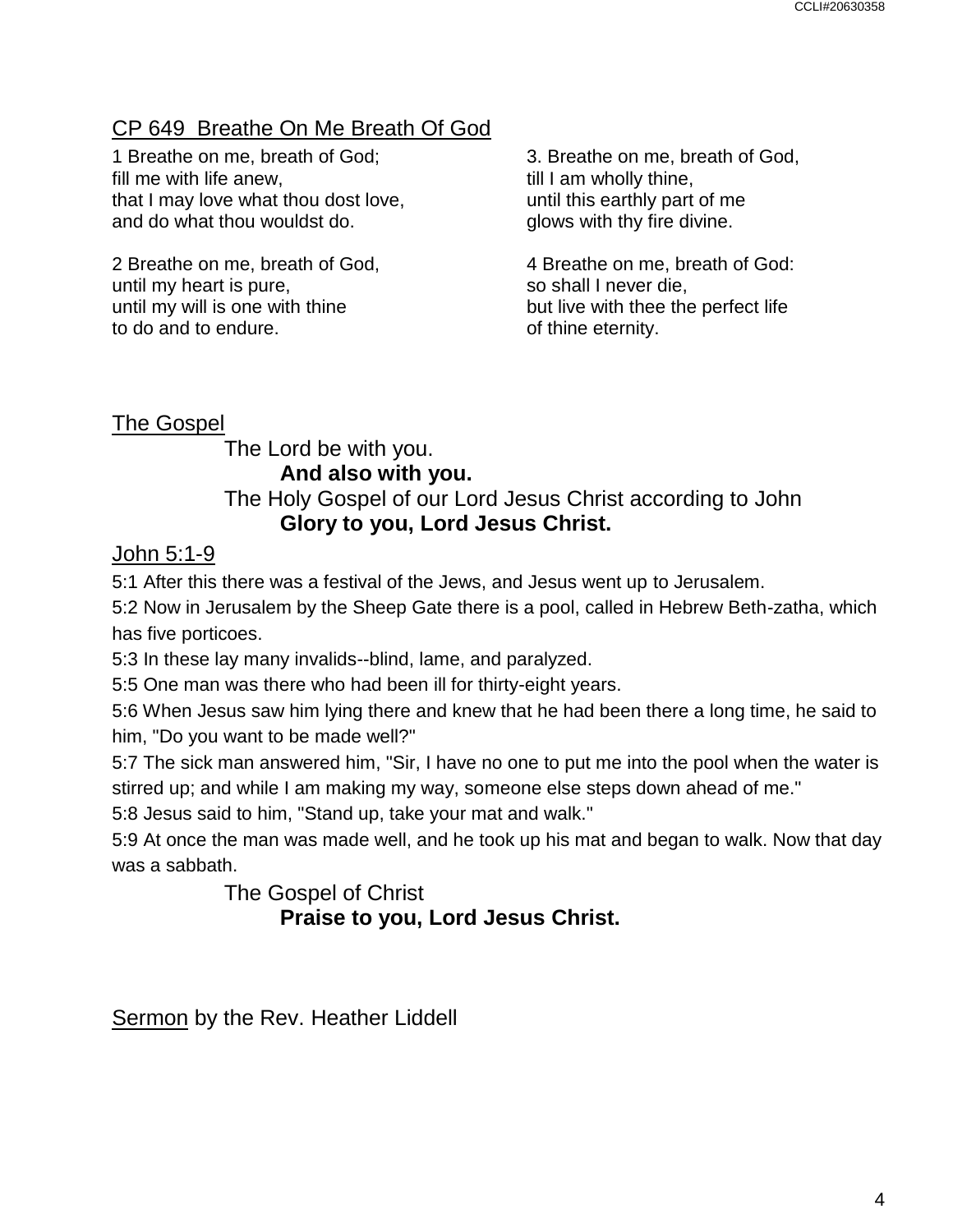# CCLI 38631 My Peace

### *Intro*

Peace peace Peace to know peace to live My peace I give unto you

1 My peace I give unto you It's a peace that the world cannot give It's a peace that the world cannot understand Peace to know peace to live My peace I give unto you

### *Interlude*

Oo oo My peace I give unto you 2 My love I give unto you It's a love that the world cannot give It's a love that the world cannot understand Love to know love to live My love I give unto you

## *Ending*

Love that the world cannot understand My love My love My peace I give unto you My peace to you

# Affirmation of Faith (The Apostles' Creed)

**I believe in God, the Father almighty, creator of heaven and earth. I believe in Jesus Christ, his only Son, our Lord. He was conceived by the power of the Holy Spirit and born of the Virgin Mary. He suffered under Pontius Pilate, was crucified, died, and was buried. He descended to the dead. On the third day he rose again. He ascended into heaven. and is seated at the right hand of the Father. He will come again to judge the living and the dead.**

**I believe in the Holy Spirit, the holy catholic Church, the communion of saints, the forgiveness of sins, the resurrection of the body, and the life everlasting. Amen.**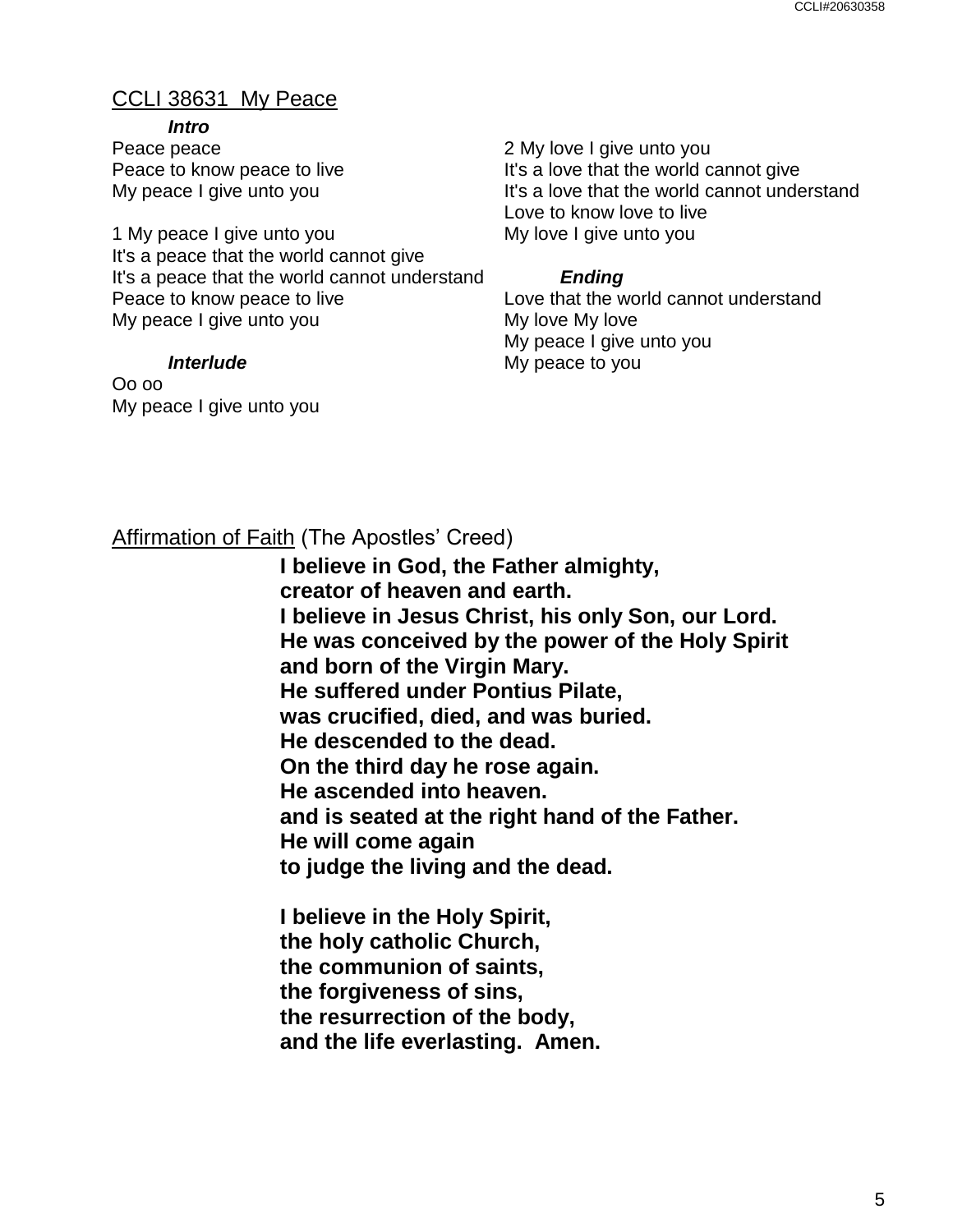## Prayers of the People compiled and led by the Rev. Alison Westervelt

O God, your Son remained with his disciples after his resurrection, teaching them to love all people as neighbors. As his disciples in this age, we offer our prayers on behalf of the universe in which we are privileged to live and our neighbors with whom we share it saying, Lord in your mercy, hear our prayer.

### **Hear our prayer**

We pray for your church throughout the world and here at home:

- for the Church of the Province of South East Asia
- for the Anglican Church of Canada and her Primate, Linda Nicholls
- for the Diocese of New Westminster and her Bishop the Rt. Rev. John Stephens.
- for the Church of the Nativity in Frog Lake and the Lay Reader-in-Charge,

### Fred Matthews,

- for the Buyé Diocese and the Murama Parish and her Rector, Evariste Nsabimana.
- for the people of the Louis Bull Tribe
- for our Diocese of Edmonton and our Bishop, Stephen, and all clergy and parishes.

- for our own Parish of St. Peter's and our community of Westmount and Inglewood; for our clergy and all the ministries to which we are called, that all ministries will be blessed by God and hallmarked with courage, compassion, and truth, Lord in your mercy,

### **Hear our prayer**

For our world, that God will inspire world leaders with new ways to right injustice and establish peace.

- We pray for the people of Ukraine and Russia,
- for people who are suffering and living in war torn countries;
- for people who are dealing with injustice and prejudice;
- for people who are hungry and homeless

- for people and communities who are struggling with violence and loss due to violence

For all the peoples of the world, that they may rejoice in the gift of love, and that hatred and bloodshed may come to an end, Lord in your mercy,

### **Hear our prayer**

For all students and teachers and all educational staff, that the Holy Spirit will guide them to use their gifts wisely and well, Lord in your mercy

### **Hear our prayer**

For the sick, the housebound, the lonely and the bereaved, especially Sandra… Merle….. Mona….. Lois Ward….. Mary….. Irene ….. Kathryn….. Helen….. Jenifer….. Judy….. Tony and Mary Jean….. Luisa….. Lois Davis….. Miranda….. Iain…..Diane and Bill….. Maxime….. Geraldine…. Florence….. Joan….. Shirley and Cyril….. Mark and Blake….. Danny and Jane….. Lisa…..Marijka…..Chrissie…..Joyce; for all those in hospital or care homes and for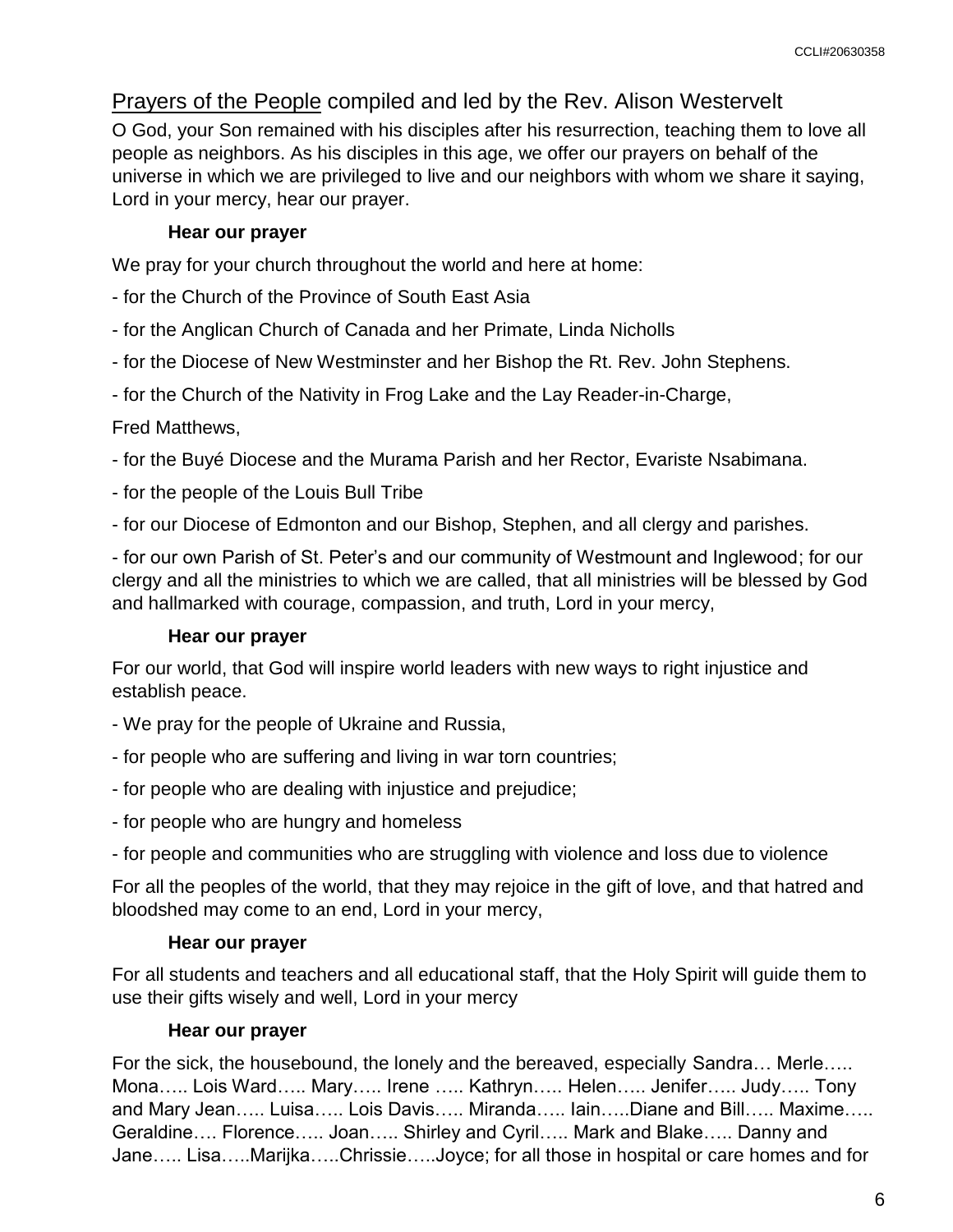all those who use their love and skills to care for them, that they will be comforted by the knowledge of Christ's unconditional love for them, Lord in your mercy

#### **Hear our prayer**

For those who have completed this earthly journey and those who mourn their passing, those who are nearing the end and those who sit with them and wait,

- we remember in love Ray Lewis.

That their sorrow may be turned into the joy of anticipated reunion through your beloved Son and that they may find rest and comfort in your embracing presence, Lord in your mercy,

#### **Hear our prayer**

Open our hearts to your power moving around us and between us and within us, until your glory is revealed in our love of both friend and enemy, in communities transformed by justice and compassion, and in the healing of all that is broken. Amen.

### Collect Merciful God,

you have prepared for those who love you riches beyond imagination. Pour into our hearts such love toward you, that we, loving you above all things, may obtain your promises, which exceed all that we can desire; through Jesus Christ our Lord, who is alive and reigns with you and the Holy Spirit, one God, now and for ever.Amen.

And now, as our Saviour Christ has taught us, we are bold to say,

**Our Father, who art in heaven, hallowed be thy name, thy kingdom come, thy will be done, on earth as it is in heaven. Give us this day our daily bread. And forgive us our trespasses, as we forgive those who trespass against us. And lead us not into temptation, but deliver us from evil. For thine is the kingdom, the power, and the glory, for ever and ever. Amen.**